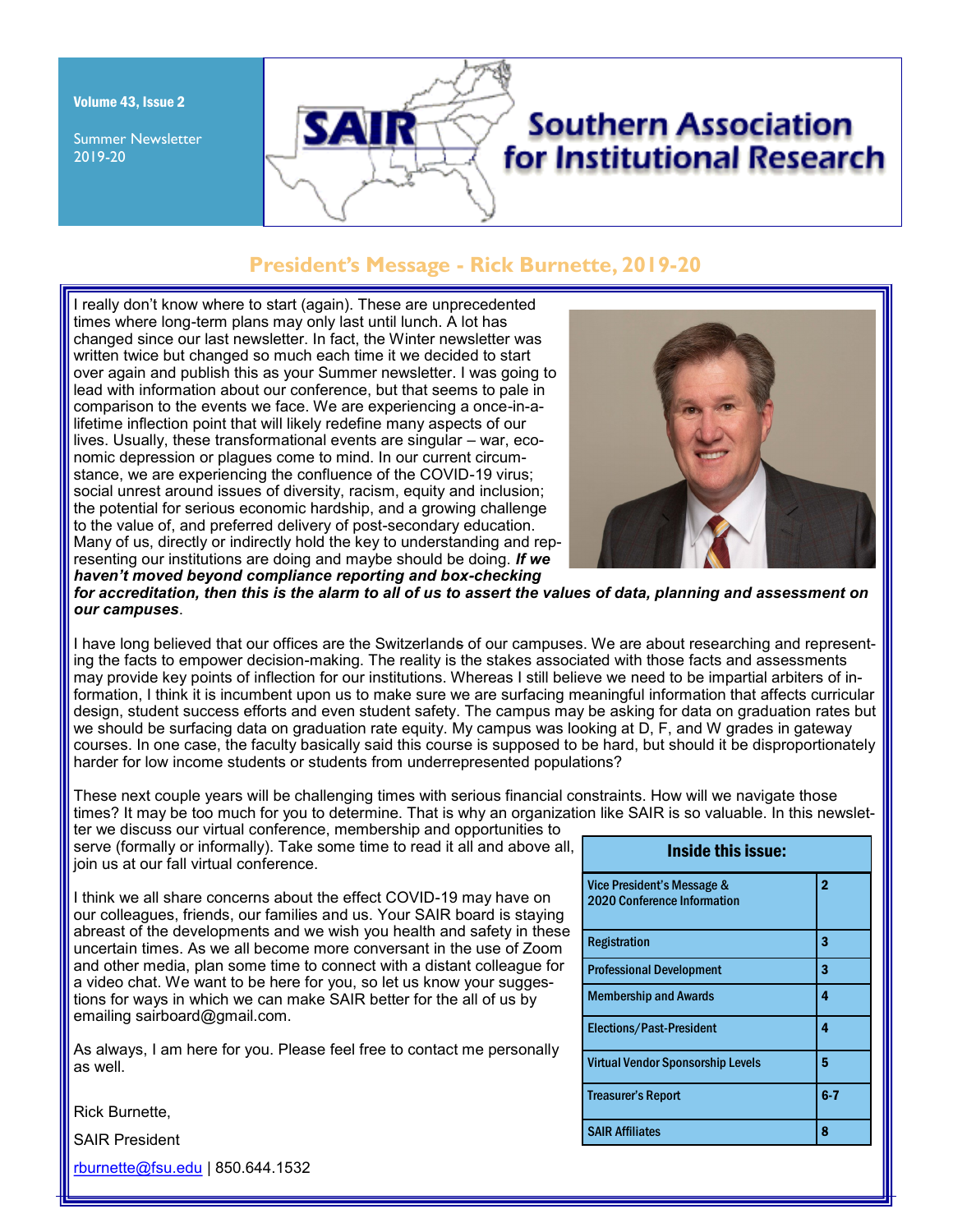#### **SAIR**

SOUTHERN ASSOCIATION FOR INSTITUTIONAL RESEARCH [http://sair.org/about-sair/](http://www.sair.org)

#### **[President](http://www.sair.org)**

[Rick Burnette](http://www.sair.org) *[Florida State University, FL](http://www.sair.org)*

#### **[Vice President](http://www.sair.org)**

[Suzanne Simpson](http://www.sair.org) *[University of Alabama, AL](http://www.sair.org)*

#### **[Treasurer](http://www.sair.org)**

[Kristy Neal](http://www.sair.org) *[Louisiana State University, LA](http://www.sair.org)*

#### **[Secretary](http://www.sair.org)**

[Susan Lounsbury](http://www.sair.org) *[Southern Regional Education Board](http://www.sair.org)*

#### **[Past President](http://www.sair.org)**

[Matthew Campbell](http://www.sair.org) *[Auburn University, AL](http://www.sair.org)*

#### **[Members-at-Large](http://www.sair.org)**

[Susannah Livingood](http://www.sair.org) *[University of Oklahoma, OK](http://www.sair.org)*

[Barrie Fitzgerald](http://www.sair.org) *[Valdosta State University, GA](http://www.sair.org)*

James Hunt *Florida State University, FL*

G. Marc Turner *Texas State University, TX*

# **Suzanne Simpson, Vice President and 2020 Program Chair, 2019-20**

The planning team is currently working diligently to offer a jam packed first ever, virtual SAIR.

**Theme:** Our theme is "Plotting the Course into the Future". Be thinking of ways to share your knowledge of how the future of IR/IE will look in regards to hiring the next leaders in IR/IE, how communication of data may change, a future look into technology advancement, how we will continue to monitor assessment/ accreditation policies/procedures, and much more.

**Continuous Learning:** I invite you to participate in the 47<sup>th</sup> Annual SAIR conference this fall by submitting a proposal and attending virtual SAIR 2020. What makes this organization great is we truly get to learn from others. By submitting proposals, you are sharing your knowledge of recent findings from assessments, innovative and challenging reporting tools, and complex research that enlightens the nerd in each of us. The opportunity to share your most recent findings and fascinating new tech-savvy implementations is now! We strongly encourage collaboration to engage in discussions virtually!

**Rapid Fire Sessions:** If you have been working on a research topic that is complete or still in the works and would like to share that research in a quick minisession, we encourage you to submit your name and topic to mss0033@uah.edu. We anticipate up to five presenters in a room discussing research for a max of five minutes. Once the 30 minutes has expired in the rapid fire-session, virtual participants will be able to choose which researcher they would like to hear more from in a separate room. The conversation would then be extended for an additional 30 minutes per researcher to encourage further discussions within our professional field. We encourage you to participate in this inaugural event at SAIR 2020.

**What to look forward to Virtually:** Pre-Post-Conference Workshops, Concurrent Sessions, Panel Discussions, Exhibitor Rooms, Rapid Fire Sessions, and more!

**Conference Date:** The Board voted on Wednesday July 22<sup>nd</sup>, to modify the conference dates to allow for full observance of Yom Kippur for our membership. We hope that this change will allow for more members to participate in the entire virtual event. We as a Board feel that it is important to be diverse and inclusive and we were happy to be able to accommodate for SAIR 2020. *Please make sure you modify your calendars for the new dates of September 29th to noon on October 2, 2020, for the SAIR 2020 virtual event!*

**Plenary Speaker:** Dr. Van Davis is Principal at [Foghlam Consulting, LLC](http://www.foghlamconsulting.com) where he focuses on higher education policy, distance education, college affordability, adult learning, competency -based education, and educational technology. He has over 20 years of experience in higher education as a professor, academic administrator, state policymaker, and educational technology executive. Van is a Policy and Planning Consultant for WCET and a Senior Fellow for



the Council for Adult and Experiential Learning (CAEL). He also served on the board of [PelotonU,](https://pelotonu.org/) a 501c3 that provides academic and social support services for post-traditional students enrolled in online competency-based education degree programs, and he continues to work with PelotonU as its higher education policy advisor. Van holds a PhD in 20<sup>th</sup> Century US History with an emphasis on civil rights history from Vanderbilt University.

See you virtually in the fall! Suzanne Simpson, SAIR 2020 Program Chair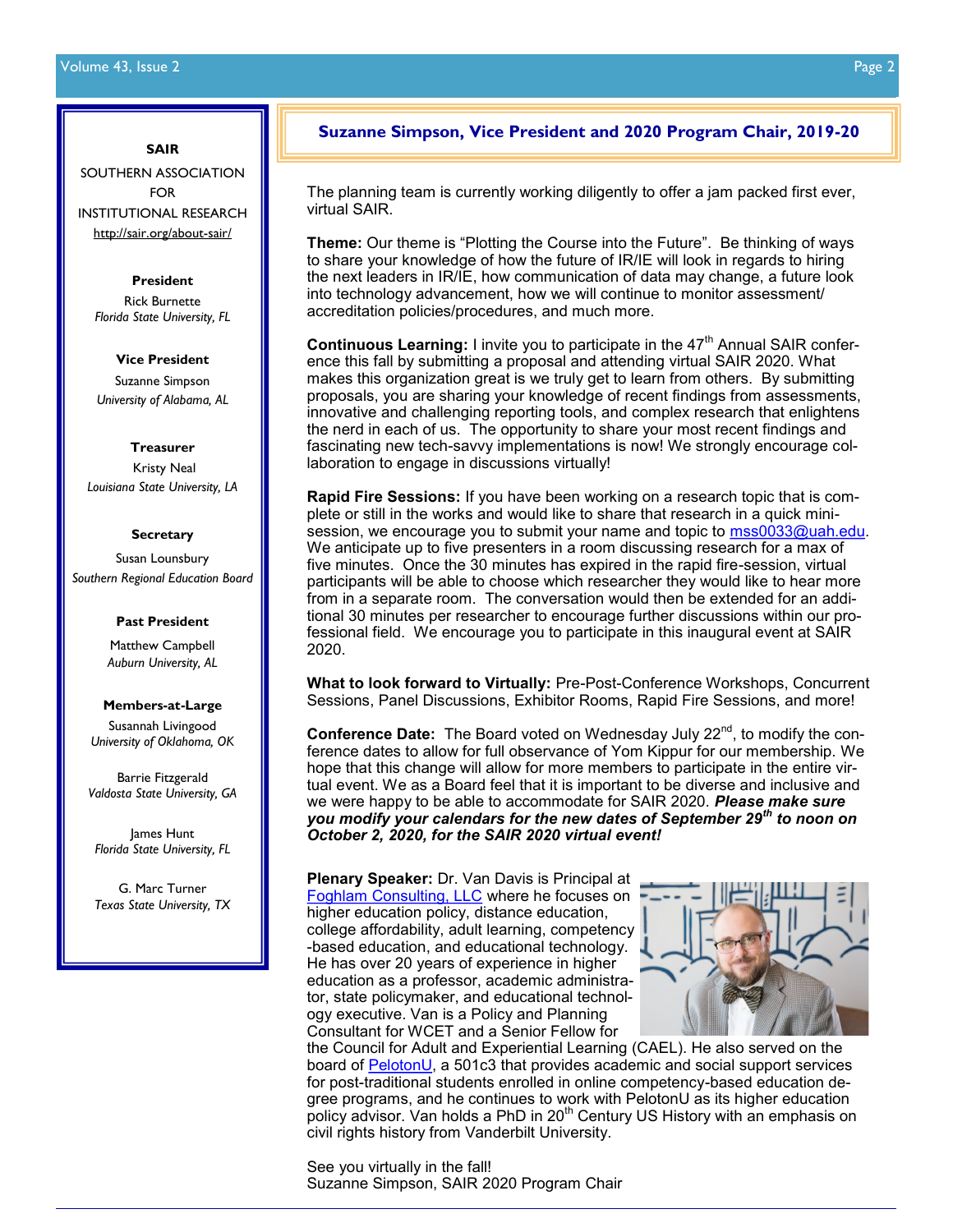# **Registration, Susannah Livingood, Member-at-Large, 2018-20**

**Registration will open by mid-August.** In an effort to ensure this year's virtual conference is as affordable as possible, the cost will be just \$25. This covers access to the conference, enrollment in workshops (space limited), AND your annual membership! Some key items to remember:

• You must pre-register for workshops, and space is limited – registration is first-come, first-served.

• Membership follows the academic year. If you recently paid your membership fee, you've already paid for the conference – congratulations! The Treasurer will contact you with a registration fee waiver code, so you don't pay twice when you sign up for the conference. You do still need to register even if you've paid your membership fee.

Send any questions to [sairboard@gmail.com,](mailto:sairboard@gmail.com) ATTN: MAL-Registration. Looking forward to "seeing" you all soon!

Susannah Livingood, Member-at-Large, 2018-20

## **Professional Development, Barrie Fitzgerald, Member-at-Large, 2018-20**

Hi, everyone! I hope you all are staying safe and healthy, and you are finding some things to do to keep you and your family busy while social distancing. Since the SAIR 2020 virtual conference is rapidly approaching, I wanted to update you on the pre-conference workshops. This year we have decided to offer a total of five to six workshops over two days. Some will be pre-conference workshops and others will be post-conference. Short breaks will be scheduled between workshops to give you time to stand up, stretch, or check your email since many of us have been working long hours on our computers.

I am working with workshop facilitators to ensure that everything can be done online with very few or no bumps in the road. So far, we plan to offer workshops on the following topics:

- 1. Excel
- 2. Faculty Credentials
- 3. Accreditation
- 4. Tableau
- 5. Power BI

If you have any questions on these topics or the workshops, please do not hesitate to contact me at [bdfitzgerald@valdosta.edu.](mailto:bdfitzgerald@valdosta.edu)

Barrie Fitzgerald, Member-at-Large, 2018-20



**SAIR 2020 Virtual Conference, September 29—October 2 Conference registration opens mid-August** 

**SAIR Annual Best Practice Awards entries due August 14**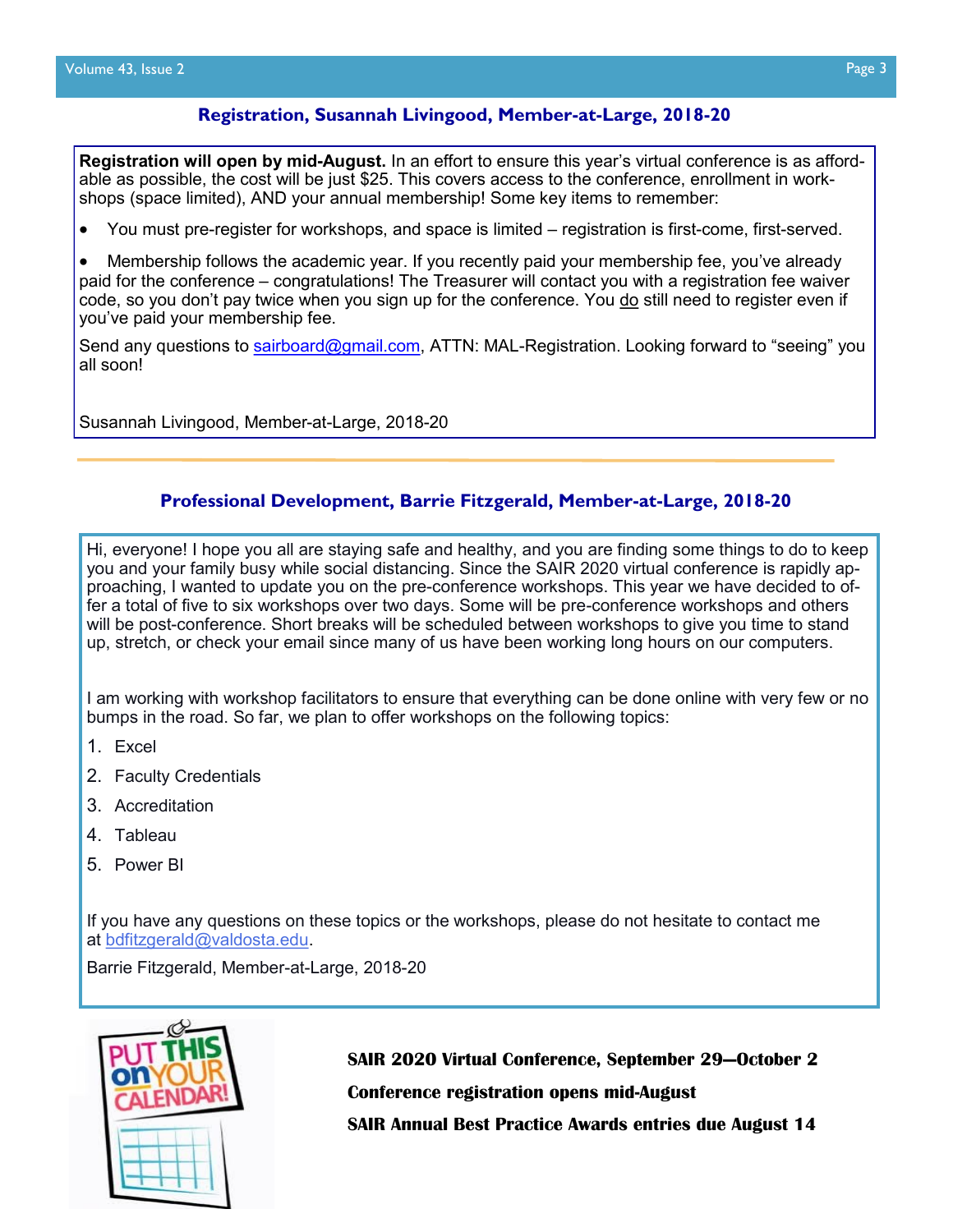## **Membership and Awards, James Hunt, Member-at-Large, 2019-2021**

I hope this newsletter finds you well despite the many challenges this year has brought. SAIR Membership and Awards has been active on several fronts to better serve you. The Annual Best Practice Awards submission portal is now available. As we did last year, we will be recognizing outstanding working in Print Reports, Interactive Reports, and Website. There is some exceptional work happening on all of our campuses, and SAIR's Annual Best Practice Awards provide an opportunity to showcase that work as well as learn from the work of others. *Entries are due on August 14, 2020,* and you can learn more at [http://sair.org/awards/annual](http://sair.org/awards/annual-fact-book-and-electronic-document-competition/)-fact-book-and-electronic-document-competition/. Winners will be recognized on the SAIR website and at the Virtual Conference.

And speaking of awards, as you may recall we completed the call for papers from the 2019 conference in January. The quality of the submitted papers was excellent, and it is clear that scholarship is alive and well among SAIR attendees! I am pleased to report that the reviewers selected "Enrollment Projection [Using Markov Chains: Detecting Leaky Pipes and the Bulge in the Boa](https://www.airweb.org/docs/default-source/documents-for-pages/reports-and-publications/professional-file/articles/apf-147-2019-fall_enrollment-projection-using-markov-chains.pdf?sfvrsn=594264c0_2)" as the 2019 winner. This paper is written by Rex Gandy, Lynne Crosby, Andrew Luna, Daniel Kasper, and Sherry Kendrick, all from Austin Peay State University. The paper explores the use of Markov chains and earned student credit hours to determine student progression and examines how these models can be useful to Enrollment Management administrators and others. Typically, we recognize the winning paper at the SAIR Meeting at the AIR conference, but unfortunately COVID-19 had other ideas. However, we will be formally recognizing the authors at the SAIR 2020 Virtual Conference. In the meantime, please join me in congratulating this team on their excellent work!

Lastly, as I did in my previous newsletter entry, let me encourage you and your colleagues to engage with SAIR on social media, specifically the [SAIR Group on LinkedIn.](https://www.linkedin.com/groups/2412194/) There, you will find a platform to discuss our work, share employment opportunities, and more. As many of us are continuing to work remotely, social media along with platforms like Microsoft Teams and Zoom, provide opportunities for us to remain connected or even make new connections. Until next time, may your data be clean and your reporting deadlines met!

James Hunt Member-at-Large, 2019-2021

# **Matthew Campbell, Past President, 2019-20**

#### **SAIR Elections 2020**

Each year SAIR elects from within its membership, persons to serve on the SAIR Board of Directors and the SAIR Nominating Committee. This year SAIR will be electing a Vice-President & 2021 Conference Program Chair, Secretary, two Members-at-Large, and five persons to the 2021 Nominating Committee. All of the persons appearing on the ballot are those who have offered to SAIR their most precious resource: time.

When the election opens, respect the commitment made by these colleagues by casting your vote and by offering them your thanks. We're all adapting to life in a pandemic and those amongst us who are offering their time, thought, and leadership to this organization are going above and beyond and deserve our sincere gratitude. Thank you, candidates!

Matthew Campbell

2019-20 SAIR Past-President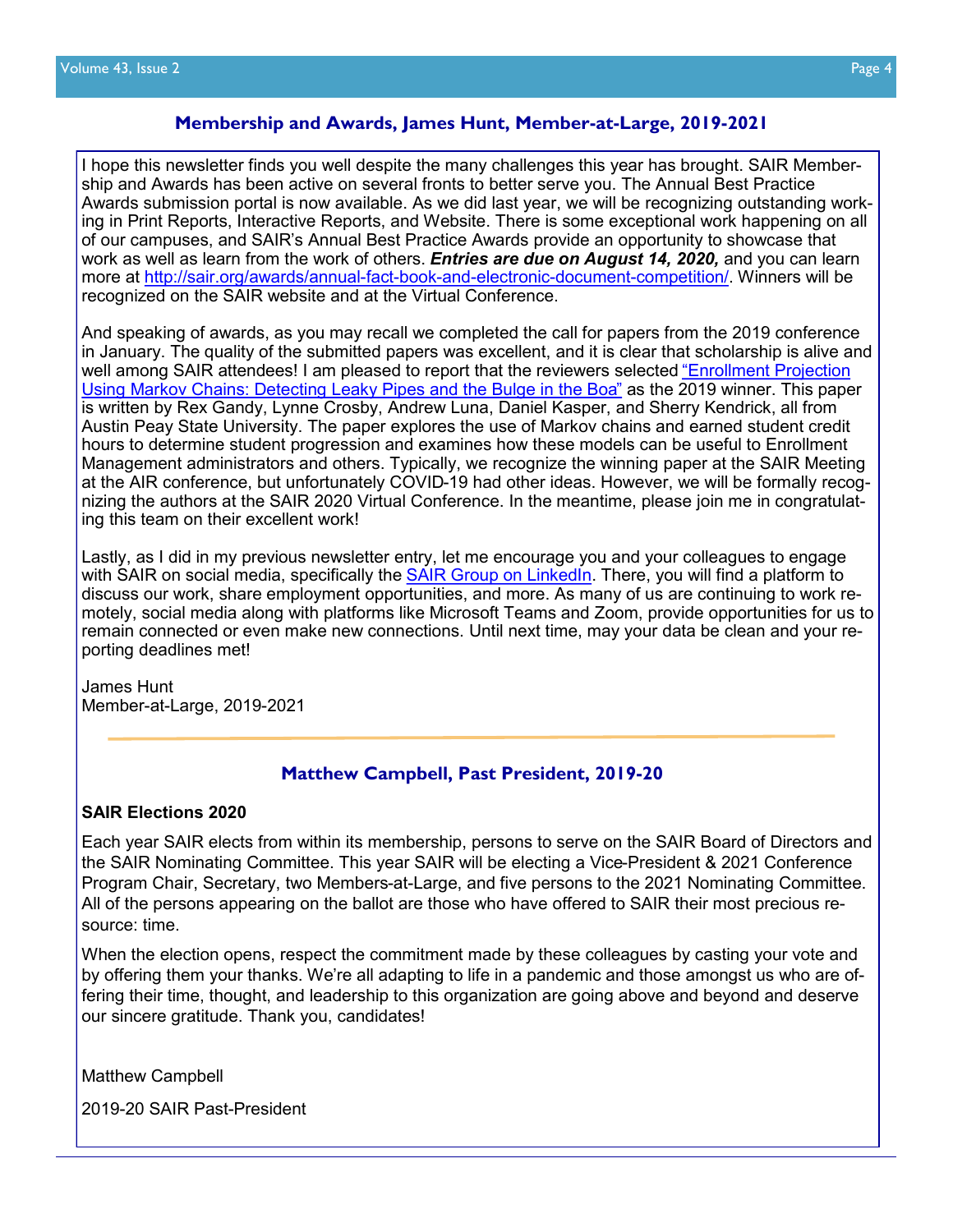# **SAIR 2020 Virtual Sponsorship Levels**

Virtual Vendor Booth hours and Demo sessions will be scheduled between 9 am and 4 pm EST on 9/29 & 9/30.

|                                           | <b>Bronze</b> | Silver | Gold   | <b>Platinum</b>  |
|-------------------------------------------|---------------|--------|--------|------------------|
|                                           | \$1000        | \$2000 | \$3000 | \$4000           |
| Designated Virtual Vendor Booth Hours     |               |        | 2      |                  |
| Acknowledgement in Conference Program     |               |        |        |                  |
| Hyperlink on Conference Website           |               |        |        |                  |
| Pre- & Post-Event Acknowledgement         |               |        |        |                  |
| Advertisement in Conference Program (PDF) |               | % Page | % Page | <b>Full-Page</b> |
| Mailing List of Registered Attendees *    |               |        |        |                  |
| Priority Vendor Booth Hour Selection **   |               |        |        |                  |
| Pre-Session Sponsorship Acknowledgment    |               |        |        |                  |
| Virtual Demo/Session Presentation ***     |               |        |        |                  |
| Recognition in Pre-Event Marketing        |               |        |        |                  |

Mailing list will include the name, phone number, email address, institution, city and state of registered attendees. The list will be sent to the primary vendor contact one week prior to the start of the conference.

\*\* Hours for the virtual vendor booth will be allocated based on sponsorship level with first choice going to Platinum level sponsors and order in which sponsorships are received.

\*\*\* Virtual Demo/Session Presentations are 45 minute time slots dedicated to you providing a case study or demonstration of your product or services to attendees who choose to attend. Sessions will be scheduled concurrently with other member presentations.

**SAIR 2020 Virtual Conference** Sept 29 - Oct 2, 2020 For more information please contact:

G. Marc Turner Vendor/Sponsor Coordinator

gmturner@txstate.edu (512) 408-4153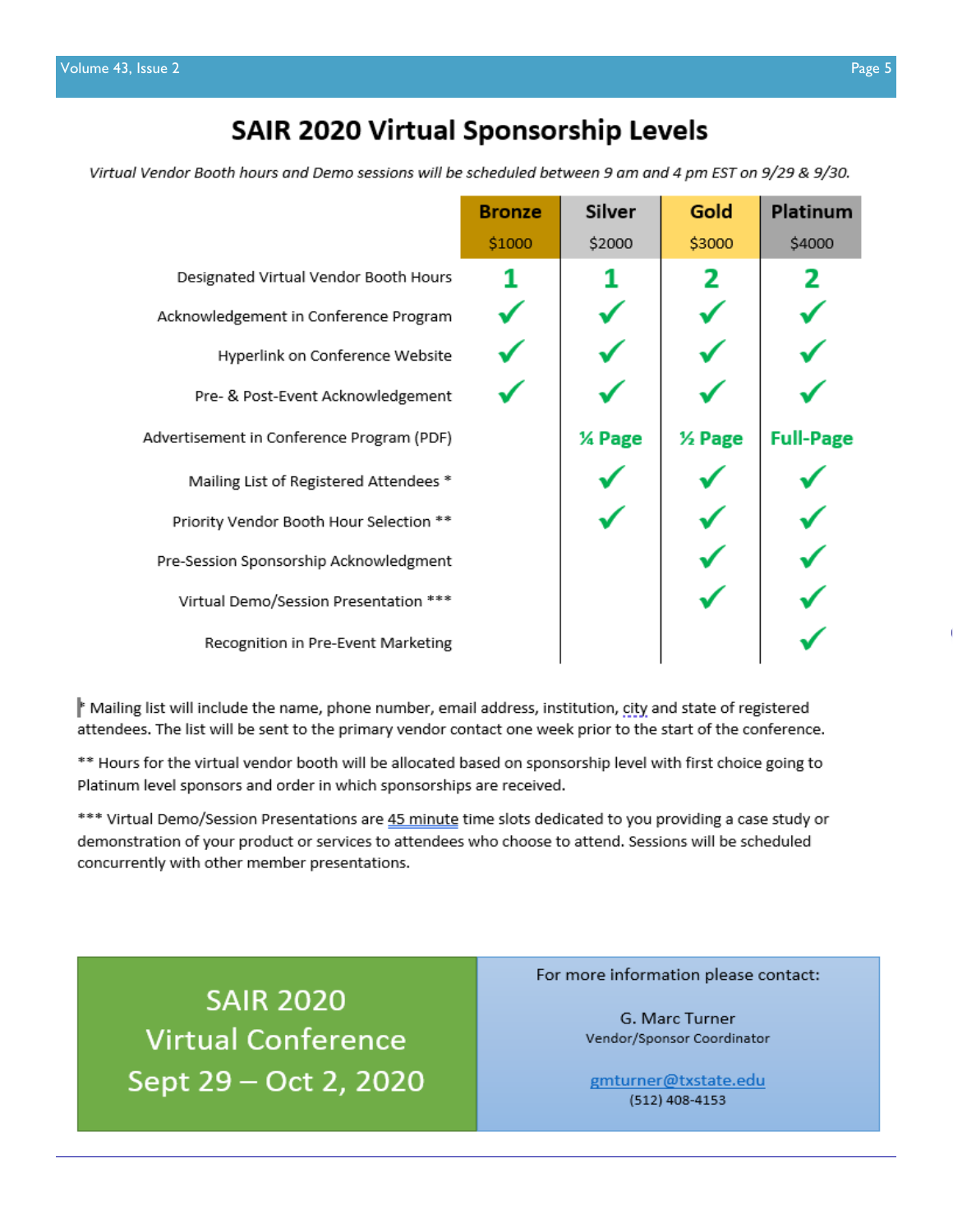#### **Southern Association for Institutional Research**

# **Profit & Loss**

# **Accrual Basis, April through June 2020**

|                                     | Apr-Jun 20 |
|-------------------------------------|------------|
| Ordinary Income/Expense Income      |            |
| Income                              |            |
| <b>Bank Interest</b>                | 7.26       |
| Change in Mutual Fund               | 5,922.17   |
| Membership Fees                     | 199.15     |
| <b>Total Income</b>                 | 6,128.58   |
| <b>Gross Profit</b>                 | 6,128.58   |
| Expense                             |            |
| Conference                          |            |
| Supplies                            | $-359.30$  |
| <b>Total Conference</b>             | $-359.30$  |
| <b>Elavon Merchant Account Fees</b> | 49.99      |
| PayPal Merchant Account Fees        | 5.95       |
| Reimbursement                       |            |
| Travel                              | 500.00     |
| <b>Total Reimbursement</b>          | 500.00     |
| State of Florida Annual Report      | 70.00      |
| <b>Total Expense</b>                | 266.64     |
| Net Ordinary Income                 | 5,861.94   |
| Net Income                          | 5,861.94   |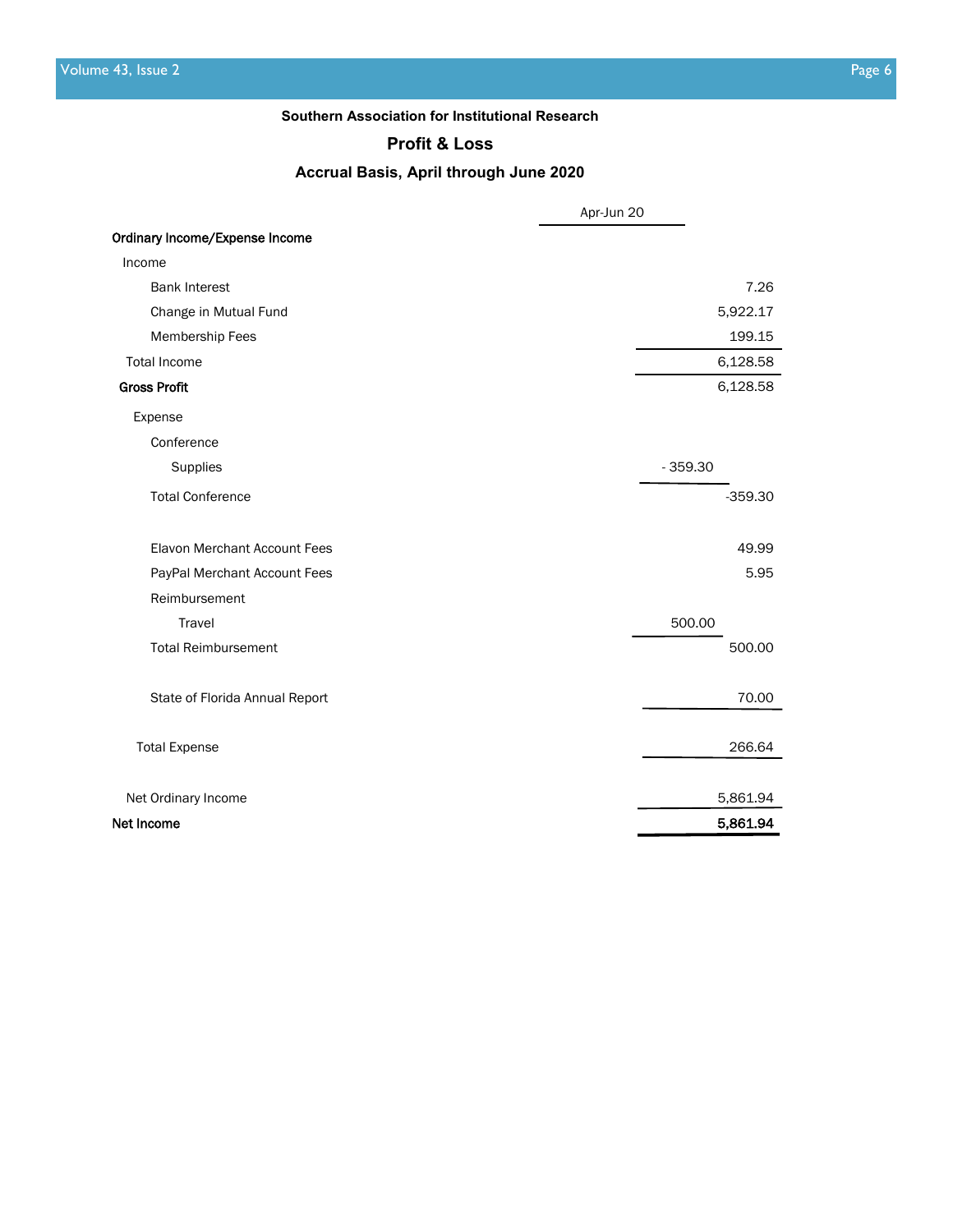#### **Balance Sheet**

**Accrual Basis As of June 30, 2020**

|                                        | Jun 30, 20 |
|----------------------------------------|------------|
| <b>ASSETS</b>                          |            |
| <b>Current Assets</b>                  |            |
| Checking/Savings                       |            |
| <b>Bank</b>                            |            |
| PayPal Account                         | 541.50     |
| Vanguard Mutual Fund                   | 67,120.15  |
| Wells Fargo Account                    | 85,977.71  |
| Wells Fargo Savings (Cap. One) Account | 26,593.92  |
| <b>Total Bank</b>                      | 180,233.28 |
| Total Checking/Savings                 | 180,233.28 |
| <b>Total Current Assets</b>            | 180,233.28 |
| <b>TOTAL ASSETS</b>                    | 180,233.28 |
| <b>LIABILITIES &amp; EQUITY</b>        |            |
| Equity                                 |            |
| <b>Net Assets</b>                      | 172,021.53 |
| <b>Retained Earnings</b>               | 6,371.65   |
| Net Income                             | 1,840.10   |
| <b>Total Equity</b>                    | 180,233.28 |
| TOTAL LIABILITIES & EQUITY             | 180,233.28 |